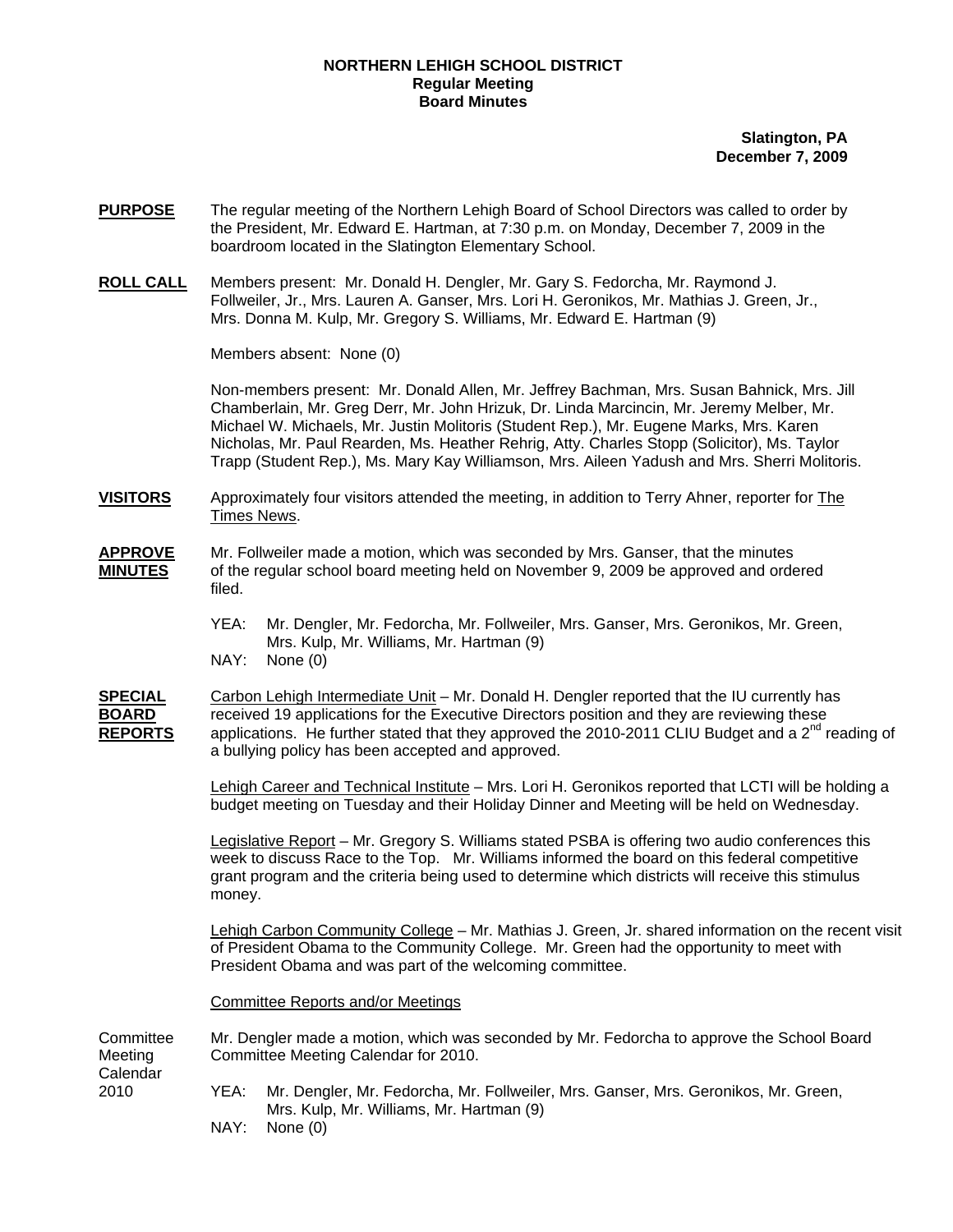**BOARD**

## **SPECIAL** Student Representatives to the Board Report

**REPORTS** Ms. Taylor Trapp and Mr. Justin Molitoris distributed their written student representative report **(cont.)** and verbally reported on its contents.

> Solicitor's Report – Attorney Charles Stopp apprised the board on the current litigation ongoing with the Right to Know request for school district retirees addresses being a part of an open record.

Federal and Other Programs Update – Mrs. Karen A. Nicholas distributed a data review document on the Peters Elementary Head Start Program and verbally reported on the progress of the program. She also reported on the continuing data analysis review ongoing district wide. She asked each building principal to briefly talk about the data analysis they have been doing in their buildings for the past month. Mrs. Aileen Yadush gave a brief presentation on the final report given to the district by the Middle States Validation Team. The Validation Team has found that the school has met the 12 standards for accreditation and will be pleased to recommend to the

commission that it grant accreditation for Northern Lehigh High School.

Business Manager's Report – Mr. Jeremy G. Melber stated on the agenda for approval this evening are financial reports, bills for payment and per capita exonerations. The Act 1 Tax Resolution is also on the agenda for approval. Northern Lehigh's Tax Index for 2010-2011 is 4% which is roughly 2  $\frac{1}{2}$  mils. Mr. Melber does not see the district coming close to raising taxes 2  $\frac{1}{2}$ mils.

## Superintendent's Report

Mr. Derr introduced Doug Taylor and Bob Gilly from D'Huy Engineering who gave a PowerPoint presentation on the third phase on their contract. The third phase is the construction phase and a motion is on the agenda to approve hiring D'Huy Engineering for the construction phase of the project.

There was much discussion about the cost of the construction phase of D'Huy's agreement and the possible savings that the district might realize by having D'Huy involved. One of the benefits of hiring D'Huy for the construction phase is that there will be a project manager on site during the entire construction phase and his job will be to oversee the architect firm and the contractors. He would be the districts first line of defense when it comes to issues with the project and helping to keep the cost of the project from being inflated by change orders and unneeded items.

Mr. Michaels stated that at the January meeting Mr. Michaels will be making a recommendation to move forward with our food service director and offer either a 5 year contract or incorporate her position into the Act 93 Agreement. He has received very positive feed back and is very comfortable with the direction the food service department is heading in.

**PERSONNEL** Mr. Dengler made a motion, which was seconded by Mrs. Kulp, that the Board of Education approves the following personnel items:

Rescind Rescind the following appointment which was approved at the November 9, 2009 school board Appointment meeting:

| Sally Kasztejna* |                                                                                                                         |
|------------------|-------------------------------------------------------------------------------------------------------------------------|
| Assignment:      | High School Cook's Helper, replacing Linda Nails who<br>resigned                                                        |
| Salary:          | \$7.50/Per Hour/5 1/2 Hours Per Day/5 Days Per Week<br>(2005-2009 NL Educational Support Personnel Association          |
|                  | Collective Bargaining Unit Agreement - rate could change if<br>starting wage is adjusted with new bargaining agreement) |
| Effective:       | November 10, 2009                                                                                                       |
|                  | *60 Day probationary period ending on or about January 8, 2010.                                                         |

Resignations Accept the resignation of Lisa Martinez from her position as Middle School Detention Monitor,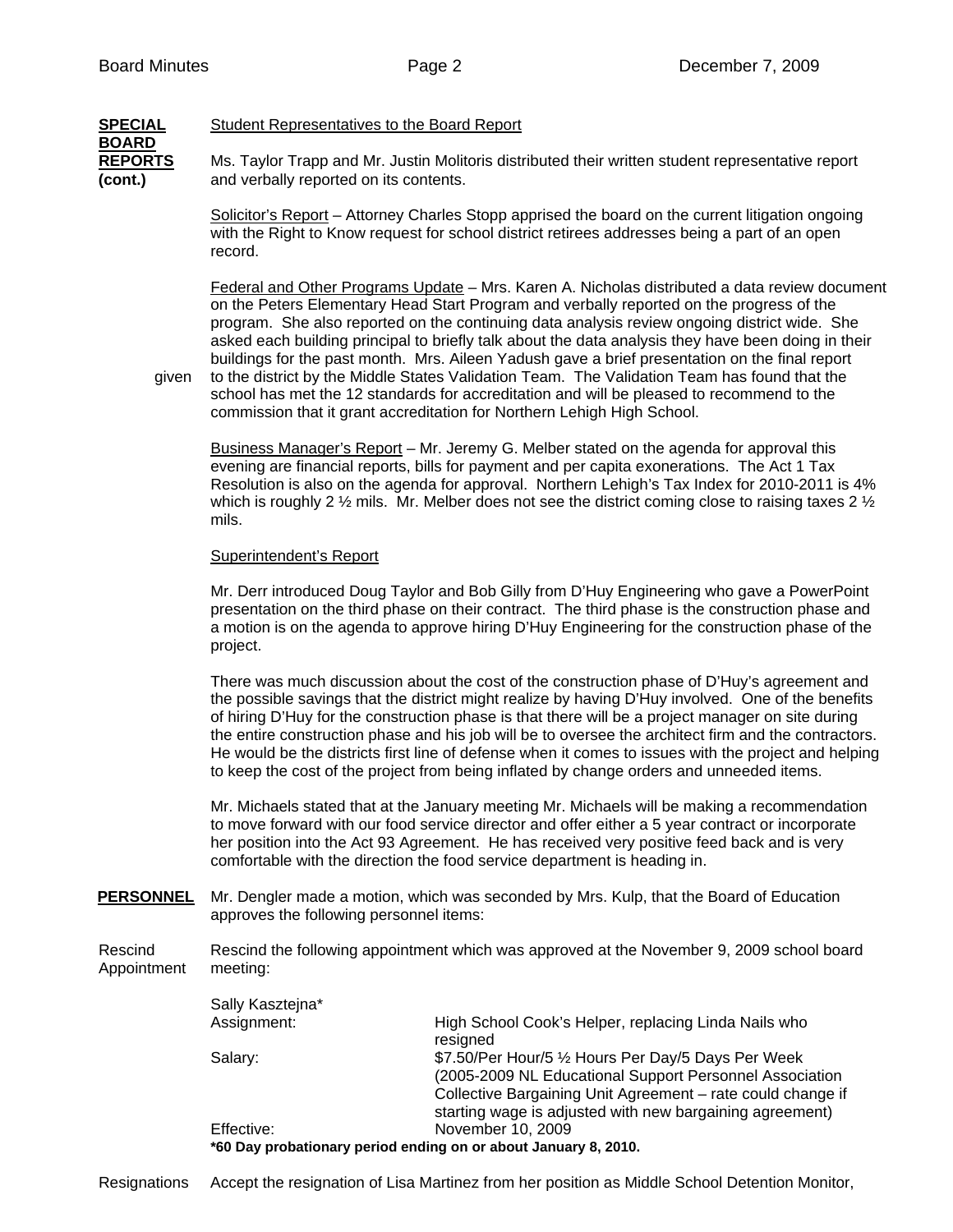L. Martinez effective the end of the work day, November 19, 2009.

| <b>PERSONNEL</b><br>(cont.)<br>C. Binder<br>Scholastic<br>Scrimmage |                                                                                                                                                                                                                                                                                                                                                                                                                                     |                                                                                                                      | Accept the resignation of Carleen Binder from her position as Elementary Scholastic<br>Scrimmage Advisor, effective immediately. Competition dates for the scholastic scrimmage<br>have been moved this year and she will not be able to attend the competition dates.              |  |
|---------------------------------------------------------------------|-------------------------------------------------------------------------------------------------------------------------------------------------------------------------------------------------------------------------------------------------------------------------------------------------------------------------------------------------------------------------------------------------------------------------------------|----------------------------------------------------------------------------------------------------------------------|-------------------------------------------------------------------------------------------------------------------------------------------------------------------------------------------------------------------------------------------------------------------------------------|--|
| Middle<br>School<br><b>Detention</b><br>Supervisor                  | Approve to appoint Debra Knerr and Dawn Tulio as Administrative Detention Supervisors in<br>the middle school. Mrs. Knerr will cover the Monday detentions from 2:20 p.m. to 3:20 p.m.<br>and Mrs. Tulio will cover the Wednesday detentions from 2:20 pm to 3:20 p.m. They will<br>work throughout the 2009-2010 school year on Mondays and Wednesdays that warrant<br>detention coverage. Salary will be \$20.00 per hour worked. |                                                                                                                      |                                                                                                                                                                                                                                                                                     |  |
| Content<br>Area<br>Coordinators                                     | funding from the state.                                                                                                                                                                                                                                                                                                                                                                                                             |                                                                                                                      | Approve seven (7) employees as Content Area Coordinators from September 2009 through<br>November 2009. Stipend for this position is \$180.00 per month for a total stipend of \$540.00<br>per coordinator paid through Project 720 funds. Payment will be disbursed upon receipt of |  |
|                                                                     | James Yadush - Social Studies<br>Gregory King - Math<br>Renee Evans - English<br><b>Christine Leslie - Science</b>                                                                                                                                                                                                                                                                                                                  |                                                                                                                      | Erwin Prutzman - Business/Technology<br>Sharon Hunsicker - Special Education<br>Tanya Simms - K-12 Wellness/Fitness                                                                                                                                                                 |  |
| Unpaid<br>1                                                         | Approve the request of Gloria Kern, High School Special Education Aide, to take an additional                                                                                                                                                                                                                                                                                                                                       |                                                                                                                      |                                                                                                                                                                                                                                                                                     |  |
| Leaves Of<br>Absence<br>G. Kern                                     | 12 week unpaid leave of absence beginning on December 1, 2009 in accordance with school<br>board policy #539 Uncompensated Leave. Mrs. Kern is requesting this extension of her unpaid<br>leave for medical reasons.                                                                                                                                                                                                                |                                                                                                                      |                                                                                                                                                                                                                                                                                     |  |
| K. Borger                                                           |                                                                                                                                                                                                                                                                                                                                                                                                                                     |                                                                                                                      | Approve the request of Kristie Borger, Slatington Elementary teacher, to take a twelve week<br>family medical leave beginning on or about March 5, 2010. She plans to return to her current<br>teaching position upon the exhaustion of her 12 week family medical leave.           |  |
| Co-Curricular<br>Volunteers<br>2009-2010                            | Patrice Arnold<br>Dianna Hoch<br>LeAnn Hoch<br>Andrea Nuschke*<br>*Pending verification of clearances                                                                                                                                                                                                                                                                                                                               | MS/HS Dance Team Advisor<br>MS/HS Dance Team Advisor<br>MS/HS Dance Team Advisor<br>Assistant Girls Basketball Coach |                                                                                                                                                                                                                                                                                     |  |
| Substitute-<br>Instructional                                        |                                                                                                                                                                                                                                                                                                                                                                                                                                     |                                                                                                                      | Approve the following substitute teachers for the 2009-2010 school year at the 2009-2010<br>substitute teacher rates as approved on the Supplementary Personnel Salary Schedule:                                                                                                    |  |
|                                                                     | Jo Lynn Gazo - CLIU Guest Teacher<br>Earl Kunkel - CLIU Guest Teacher<br>Kathryn Bonilla* - Music<br>Wendy Gremling* - Elementary<br>Deborah Magnotta - Elementary<br>*Pending verification of missing paperwork                                                                                                                                                                                                                    |                                                                                                                      |                                                                                                                                                                                                                                                                                     |  |
| Non-<br>Instructional<br>Cafeteria                                  | Schedule:                                                                                                                                                                                                                                                                                                                                                                                                                           |                                                                                                                      | Approve the following individuals as substitute cafeteria workers for the 2009-2010 school<br>year at the 2009-2010 substitute rate as approved on the Supplementary Personnel Salary                                                                                               |  |
|                                                                     | <b>Heather Hughes</b>                                                                                                                                                                                                                                                                                                                                                                                                               |                                                                                                                      |                                                                                                                                                                                                                                                                                     |  |
| Aides                                                               | Approve the following individuals as substitute instructional aides for the 2009-2010 school<br>year at the 2009-2010 substitute rate as approved on the Supplementary Personnel Salary<br>Schedule:                                                                                                                                                                                                                                |                                                                                                                      |                                                                                                                                                                                                                                                                                     |  |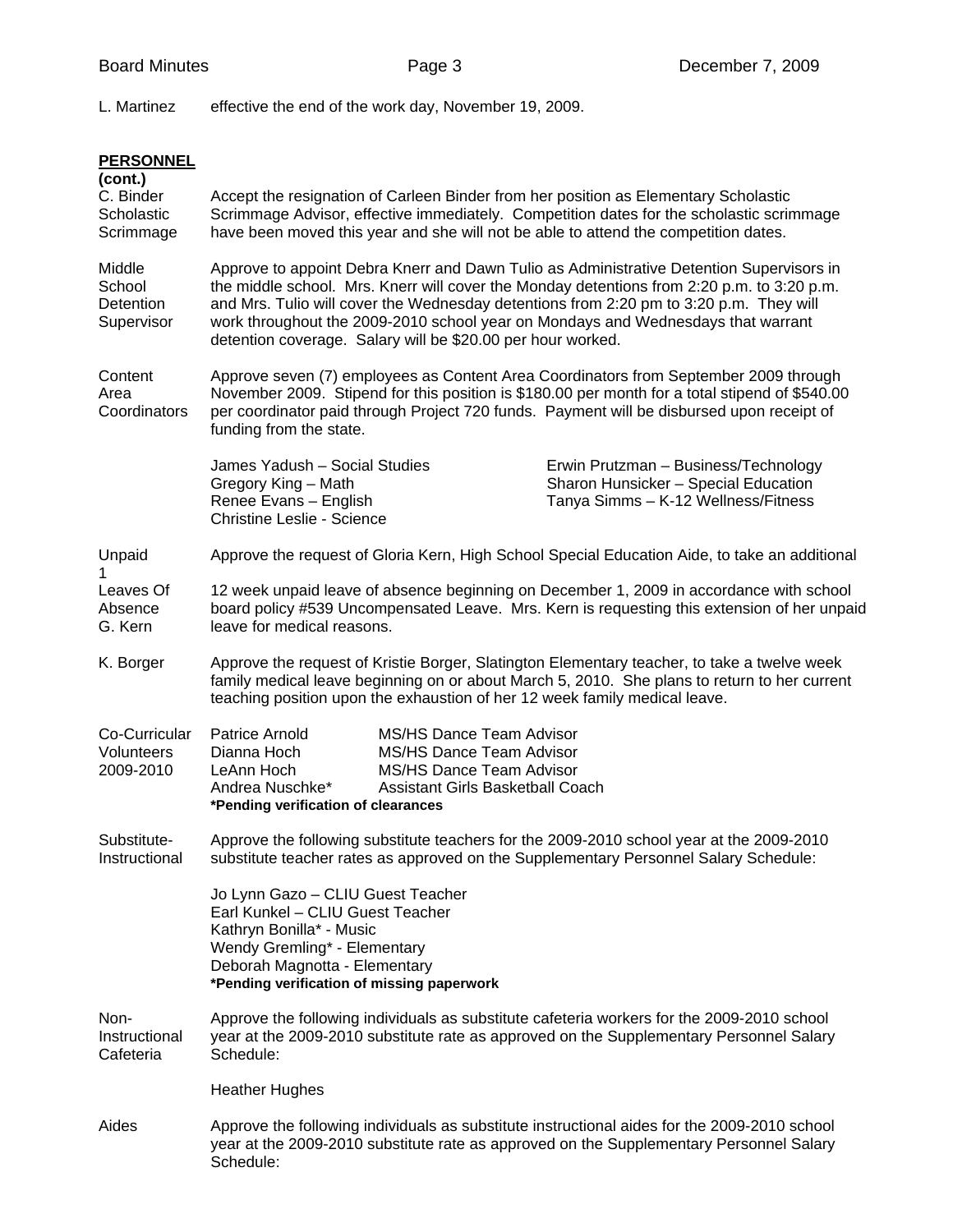|                                          | Claire Danko                                                                                                                                                                                                                                                            |  |  |
|------------------------------------------|-------------------------------------------------------------------------------------------------------------------------------------------------------------------------------------------------------------------------------------------------------------------------|--|--|
| Custodians                               | Approve the following individuals as substitute custodians for the 2009-2010 school year at the<br>2009-2010 substitute rate as approved on the Supplementary Personnel Salary Schedule:                                                                                |  |  |
| <u>PERSONNEL</u><br>(cont.)              | Jeffrey Mann<br>Mr. Dengler, Mr. Fedorcha, Mr. Follweiler, Mrs. Ganser, Mrs. Geronikos, Mr. Green,<br>YEA:<br>Mrs. Kulp, Mr. Williams, Mr. Hartman (9)<br>NAY:<br>None $(0)$                                                                                            |  |  |
| <u>CONFER-</u><br><b>ENCES</b>           | Mrs. Ganser made a motion, which was seconded by Mr. Williams, that the Board of Education<br>approves the following conference items:                                                                                                                                  |  |  |
|                                          | Gail Lafferty - Title I Improving School Performance Conference - January 31, 2010 -<br>February 3, 2010 - Sheraton Station Square, Pittsburgh, PA - Lodging: \$406.98, Travel:<br>\$171.00, Meals: \$50.00 - Total Approximate Cost: \$962.98 - Funding: Title I Grant |  |  |
|                                          | Marilyn Steckel - Title I Improving School Performance Conference - January 31, 2010 -<br>February 3, 2010 - Sheraton Station Square, Pittsburgh, PA - Lodging: \$406.98, Meals:<br>\$50.00 - Total Approximate Cost: \$791.98 - Funding: Title I Grant                 |  |  |
|                                          | Mr. Dengler, Mr. Fedorcha, Mr. Follweiler, Mrs. Ganser, Mrs. Geronikos, Mr. Green,<br>YEA:<br>Mrs. Kulp, Mr. Williams, Mr. Hartman (9)<br>NAY:<br>None $(0)$                                                                                                            |  |  |
| <u>POLICY</u>                            | Mr. Williams made a motion, which was seconded by Mrs. Geronikos, that the Board of<br>Education approves the following policy items:                                                                                                                                   |  |  |
| <b>Board Policy</b><br>Second<br>Reading | Approve changes to school board policy #539 - Classified Employees - Uncompensated<br>Leave, as presented after second reading.                                                                                                                                         |  |  |
| Homebound<br>Instruction                 | It is recommended that he Board of Education grant homebound instruction for a $12th$ grade<br>student, Student No. 1015400, for five hours per week, effective November 23, 2009 and<br>continuing until June 1, 2010.                                                 |  |  |
|                                          | It is recommended that he Board of Education grant homebound instruction for a 12 <sup>th</sup> grade<br>student, Student No. 1003250, for five hours per week, effective December 1, 2009 and<br>continuing until further medical notice.                              |  |  |
|                                          | YEA:<br>Mr. Dengler, Mr. Fedorcha, Mr. Follweiler, Mrs. Ganser, Mrs. Geronikos, Mr. Green,<br>Mrs. Kulp, Mr. Williams, Mr. Hartman (9)<br>NAY:<br>None $(0)$                                                                                                            |  |  |
| <u>OLD</u><br><b>BUSINESS</b>            | Mr. Hartman congratulated Mr. Joe Tout, Football Coach, and the 2009 football team for a<br>great season.                                                                                                                                                               |  |  |
| <u>FINANCIAL</u>                         | Mr. Green made a motion, which was seconded by Mr. Fedorcha, that the Board of Education<br>approves the following financial items:                                                                                                                                     |  |  |
| Financial<br>Reports                     | Approve the Following Financial Reports:<br>NLMS Student Activities Account month of November<br>NLHS Student Activities and Scholarship Acct for the month of November                                                                                                 |  |  |
| List of<br>Bills                         | Approve the Following List of Bills:<br>General Fund month of November<br>Cafeteria Fund month of November<br>Athletic Fund month of November<br>Refreshment Stand Fund month of November                                                                               |  |  |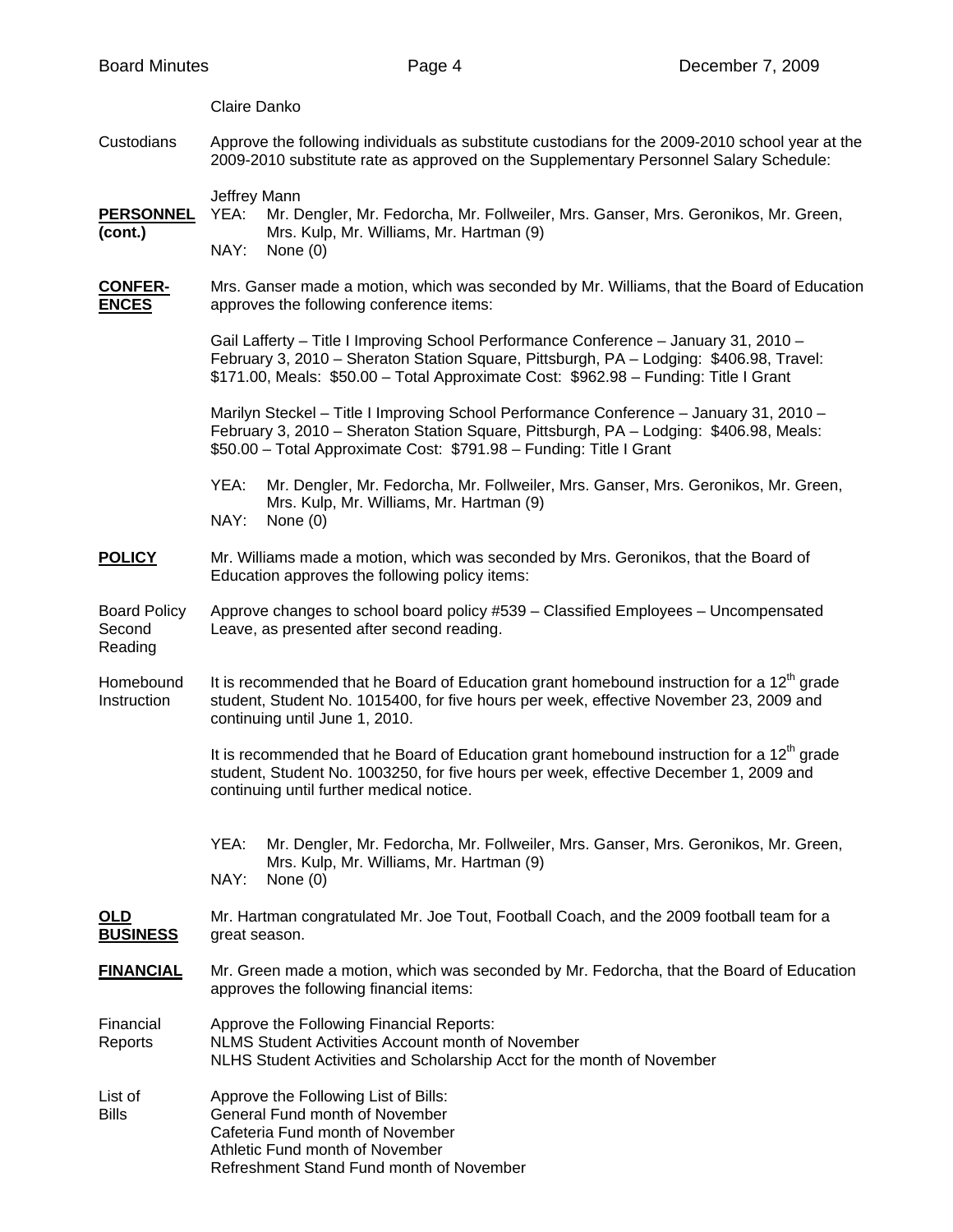Per Capita Approve abatement/exoneration requests of per capita taxes, for the residents that fall within Abatement/ the guidelines, as presented. Per Capita<br>Abatement/<br>Exonerations

| <b>FINANCIAL</b><br>(cont)<br><b>Tax Bill</b><br>Printing<br>Agreement<br>Washington<br>Township | Approve the agreement with Washington Township for the printing of per capita tax bills. Both<br>the school district and township tax will be printed on one bill form. All fees charged for<br>processing and mailing of the bills will be shared equally by the district and township.                       |  |  |
|--------------------------------------------------------------------------------------------------|----------------------------------------------------------------------------------------------------------------------------------------------------------------------------------------------------------------------------------------------------------------------------------------------------------------|--|--|
| Mandate<br>Waiver<br>Slatington<br>Elementary<br>Renovations                                     | Approve the submission of the Pennsylvania Department of Education's Mandate Waiver<br>Program Application for the Slatington Elementary School Additions and Renovations Project,<br>as presented.                                                                                                            |  |  |
| D'Huy<br>Engineers<br>Construction<br>Phase                                                      | Approve to continue the agreement with D'Huy Engineers for the construction phase of the<br>Slatington Elementary School Renovation Project. Total cost for the construction phase is not<br>to exceed \$475,000 (estimated on 20 months).                                                                     |  |  |
| Field Hockey<br>Fencing<br>Project                                                               | Award the Field Hockey Fencing Project bid to Abel Fence LLC at a cost of \$11,759.00.                                                                                                                                                                                                                         |  |  |
| Act 1 Tax<br>Levy<br>Resolution                                                                  | <b>NORTHERN LEHIGH SCHOOL DISTRICT</b><br><b>BOARD OF DIRECTORS</b>                                                                                                                                                                                                                                            |  |  |
|                                                                                                  | <b>RESOLUTION</b>                                                                                                                                                                                                                                                                                              |  |  |
|                                                                                                  | <b>WHEREAS</b> , on June 27, 2006, the Pennsylvania legislature passed Act 1 of Special<br>Session 2006, entitled the "Taxpayer Relief Act" (hereinafter "Act 1");                                                                                                                                             |  |  |
|                                                                                                  | <b>WHEREAS, Act 1 requires school districts to limit tax increases to the level set by an</b><br>inflation index unless the tax increase is approved by voters in a referendum or the<br>school district obtains from the Department of Education or a court of common pleas<br>certain referendum exceptions; |  |  |
|                                                                                                  | <b>WHEREAS, Act 1 does, however, allow a board of school directors to elect to adopt a</b><br>resolution indicating that it will not raise the rate of any tax for the support of the public<br>schools for the following fiscal year by more than its index, provided this resolution                         |  |  |
| must                                                                                             | be adopted no later than 110 days prior to the date of the election immediately<br>preceding the upcoming fiscal year;                                                                                                                                                                                         |  |  |
|                                                                                                  | WHEREAS, the Northern Lehigh School District index for the 2010-2011 fiscal year is<br>4.0%;                                                                                                                                                                                                                   |  |  |
|                                                                                                  | <b>WHEREAS, the Northern Lehigh School District Board of Directors has made the</b><br>decision that it shall not raise the rate of any tax for the support of the Northern                                                                                                                                    |  |  |
| Lehigh                                                                                           | School District for the 2010-2011 fiscal year by more than its index.                                                                                                                                                                                                                                          |  |  |
|                                                                                                  | AND NOW, on this 7 <sup>th</sup> day of December, 2009, it is hereby RESOLVED by the<br>Northern Lehigh School District (hereinafter "District") Board of Directors (hereinafter<br>"Board") the following:                                                                                                    |  |  |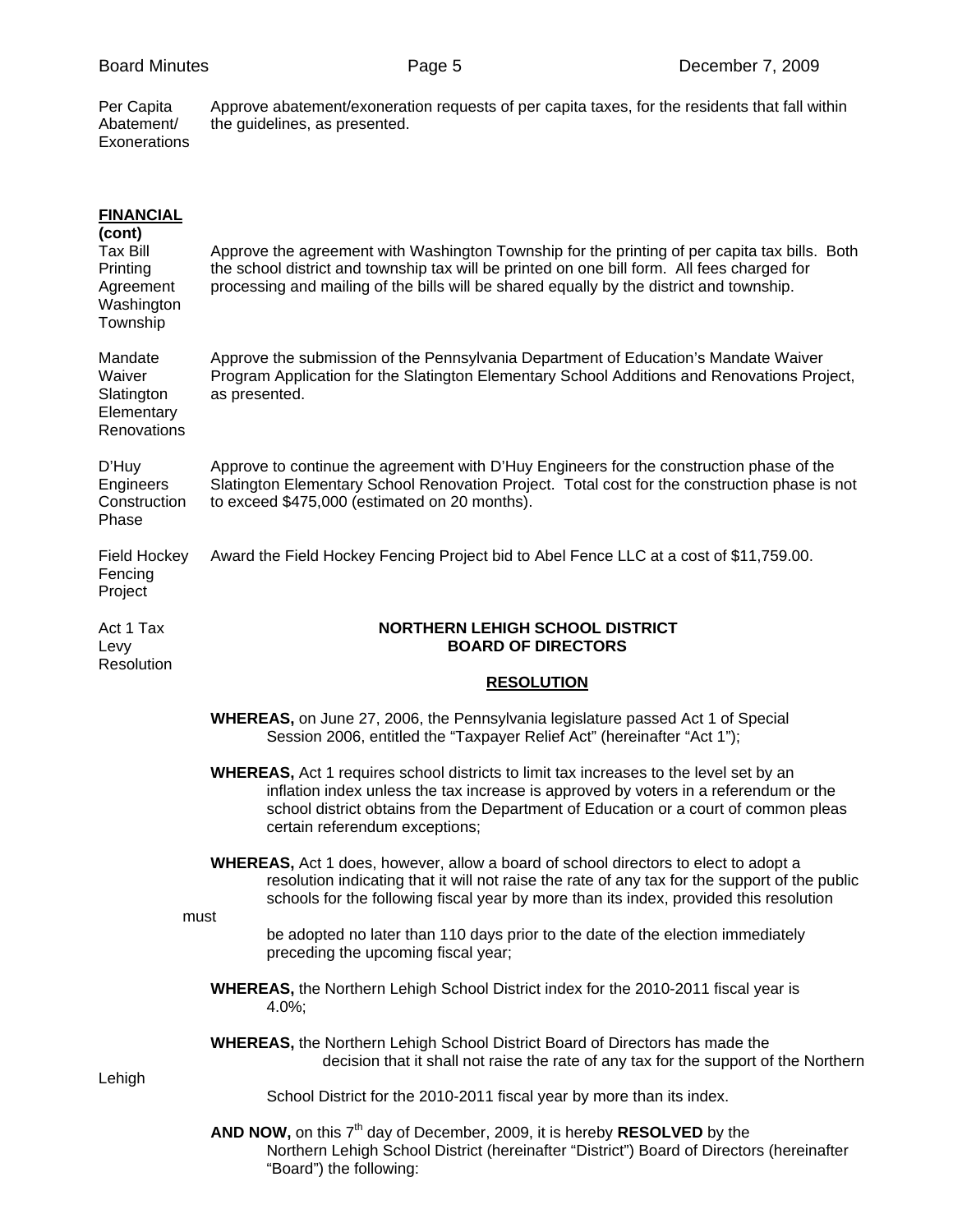- 1. The Board certifies that it will not increase any school district tax for the 2010-2011 school year at a rate that exceeds the index as calculated by the Pennsylvania Department of Education.
- 2. The Board certifies that it will comply with the procedures set forth in Section 687, of the Pennsylvania Public School Code (hereinafter "School Code"), 24 P.S. §6-687, for the adoption of its proposed and final budget.
- 3. The Board certifies that increasing any tax at a rate less than or equal to the index will be sufficient to balance its final budget of the 2010-2011 fiscal year.
- 4. The Administration of the District will submit the District's information on a proposed increase in the rate of a tax levied for the support of the District to the Pennsylvania Department of Education on the uniform form prepared by the Pennsylvania Department of Education no later than five days after the Board's adoption of this Resolution.
- 5. The Administration of the District will send a copy of this Resolution to the Pennsylvania Department of Education no later than five days after the Board's adoption of this Resolution.
- 6. The Board understands and agrees that by passing this Resolution it is not eligible to seek referendum exceptions under Section 333(f) of Act 1 and is not eligible to request approval from the voters through a referendum to increase a tax rate by more than the index as established for the 2010-2011 fiscal year.
- 7. Once this Resolution is passed, the Administration of the District is not required to comply with the preliminary budget requirements set forth in paragraphs (a) and (c) of Section 311 of Act 1. Provided, however:
	- a) The Board understands and agrees that, upon receipt of the information submitted by the District as set forth in paragraphs 4 and 5 above, the Pennsylvania Department of Education shall compare the District's proposed percentage increase in the rate of the tax with the index.
	- b) Within ten days of the receipt of this information, the Pennsylvania Department of Education shall inform the District whether its proposed tax rate increase is less than or equal to the index.
	- c) If the Pennsylvania Department of Education determines that the District's proposed increase in the rate of the District's tax exceeds the index, the District is subject to the preliminary budget requirements as set forth in paragraph (a) and (c) of Section 311 of Act 1.
- YEA: Mr. Dengler, Mr. Fedorcha, Mr. Follweiler, Mrs. Ganser, Mrs. Geronikos, Mr. Green, Mrs. Kulp, Mr. Williams, Mr. Hartman (9)
- NAY: None (0)
- **LEGAL** Mrs. Kulp made a motion, which was seconded by Mrs. Ganser, that the Board of Education approves the following legal item:

Special

- Sweet, Approve to appoint Sweet, Stevens, Williams & Katz, LLP as special counsel for the 2010-2011 Stevens, school year. The hourly rate for non-routine matters will be \$185.00 per hour. The rate for Williams & routine or general advice will be \$140.00 per hour. These amounts for both routine and non-Katz LLP routine advice equate to a \$10.00 per hour increase over last year's rates.
- Counsel YEA: Mr. Dengler, Mr. Fedorcha, Mr. Follweiler, Mrs. Ganser, Mrs. Geronikos, Mr. Green, Mrs. Kulp, Mr. Williams, Mr. Hartman (9) NAY: None (0)